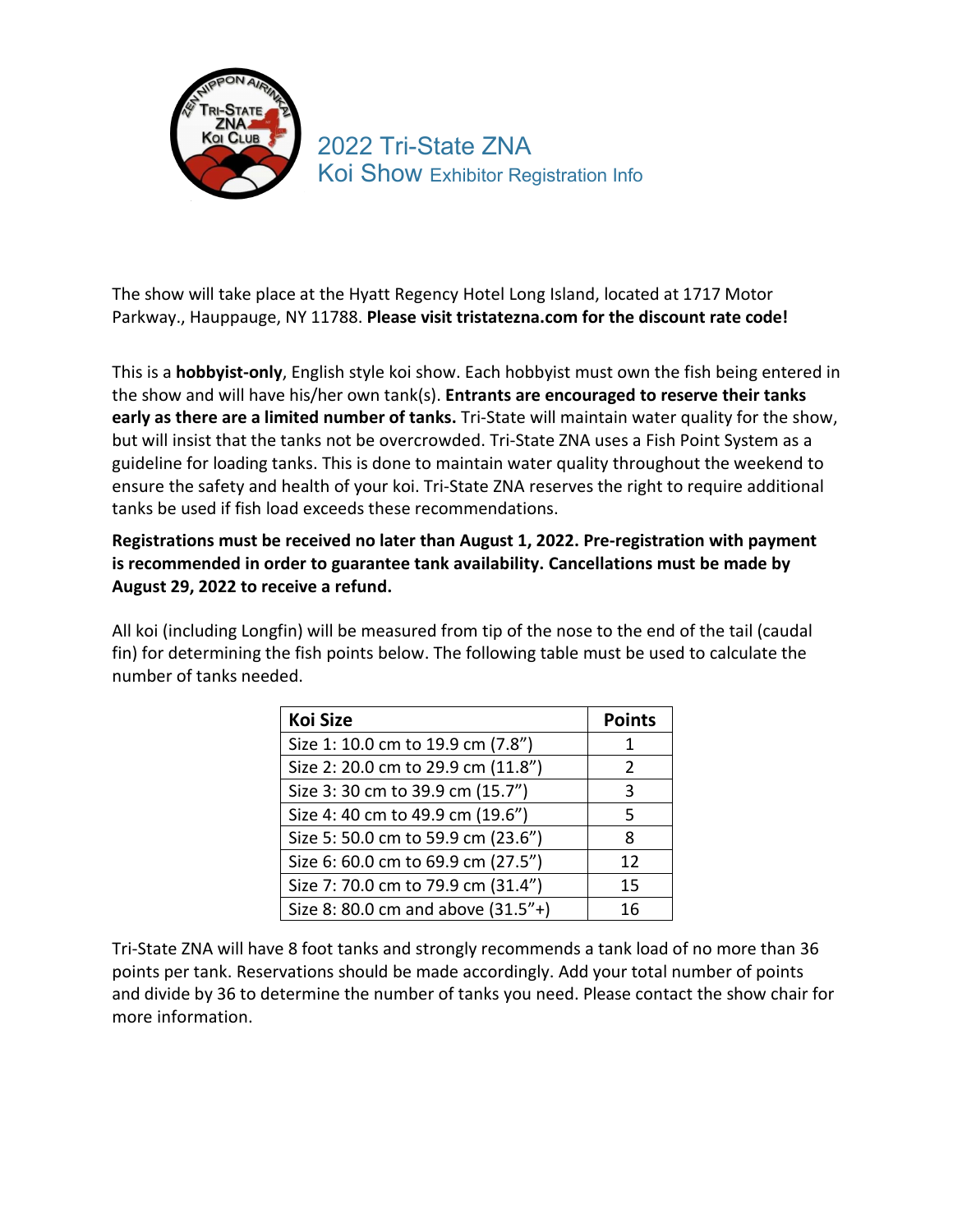

2022 Tri-State ZNA Koi Show Exhibitor Registration Form

| <b>Exhibitor Information</b>                              |                                                                                                   |  |        |           |       |  |
|-----------------------------------------------------------|---------------------------------------------------------------------------------------------------|--|--------|-----------|-------|--|
| Name:                                                     |                                                                                                   |  |        |           |       |  |
| Address:                                                  |                                                                                                   |  |        |           |       |  |
| Phone:                                                    |                                                                                                   |  | Email: |           |       |  |
| Koi Club:                                                 |                                                                                                   |  |        |           |       |  |
| <b>Reservation Information</b>                            |                                                                                                   |  |        |           |       |  |
|                                                           | Tanks @ \$100 each                                                                                |  |        | Total:    | Total |  |
| Banquet @ \$75 per person                                 |                                                                                                   |  | Total: | Enclosed: |       |  |
| Indenmification                                           |                                                                                                   |  |        |           |       |  |
| I declare that I own the koi that I am entering.          |                                                                                                   |  |        |           |       |  |
| I declare that I am a hobbyist and not a koi dealer.<br>٠ |                                                                                                   |  |        |           |       |  |
| $\bullet$                                                 | I declare that any koi brought to the show by a vendor will come home after the show.             |  |        |           |       |  |
| $\bullet$                                                 | I declare that the koi being entered have not been exposed in any way to Koi Herpes Virus (KHV),  |  |        |           |       |  |
| including inoculation for KHV.                            |                                                                                                   |  |        |           |       |  |
|                                                           | I agree to indemnify the Tri-State ZNA from all legal harm. I agree to pay all legal fees, court  |  |        |           |       |  |
|                                                           | costs, and damages that may arise from taking any civil action against the club, its members and  |  |        |           |       |  |
|                                                           | officers, due to or caused as a result of any action or negligence of any party.                  |  |        |           |       |  |
|                                                           | Payment of legal fees, court costs, and damages by registrants shall be made directly to the Tri- |  |        |           |       |  |

State ZNA. The club shall have the exclusive right to purchase, consign, or enter into any contract for the purpose of establishing a defense, to include hiring consultants, experts, and co-council.

## **BY SIGNING BELOW, I AGREE TO ALL THE TERMS AND CONDITIONS OF THIS INDEMNIFICATION AND THE SHOW RULES AS STATED.**

SIGNED:\_\_\_\_\_\_\_\_\_\_\_\_\_\_\_\_\_\_\_\_\_\_\_\_\_\_\_\_\_\_\_\_\_\_\_\_\_\_\_\_\_\_ DATE:\_\_\_\_\_\_\_\_\_\_\_\_\_\_\_\_\_\_\_\_

For advanced reservations: print, sign, and mail this page along with a check for the total amount due (made payable to Tri-State ZNA) to:

Laurie Kranglewitz 25 Pickwick Drive Old Bethpage, NY 11804

**NOTE: The tristatezna.com web site will have a link available to pay for show tanks and banquet tickets online but you must still submit this signed form to Laurie. Payment can also be made via PayPal to tristatezna@gmail.com (Please send as gift)**

Registrations containing an e-mail address will receive a confirmation upon receipt. For questions or to request additional information, contact:

John Kranglewitz (516) 647-0257 or [jkrang2000@hotm](mailto:unispacer@aol.com)ail.com Peter Bendon (631) 680-9908 or pebe2436@gmail.com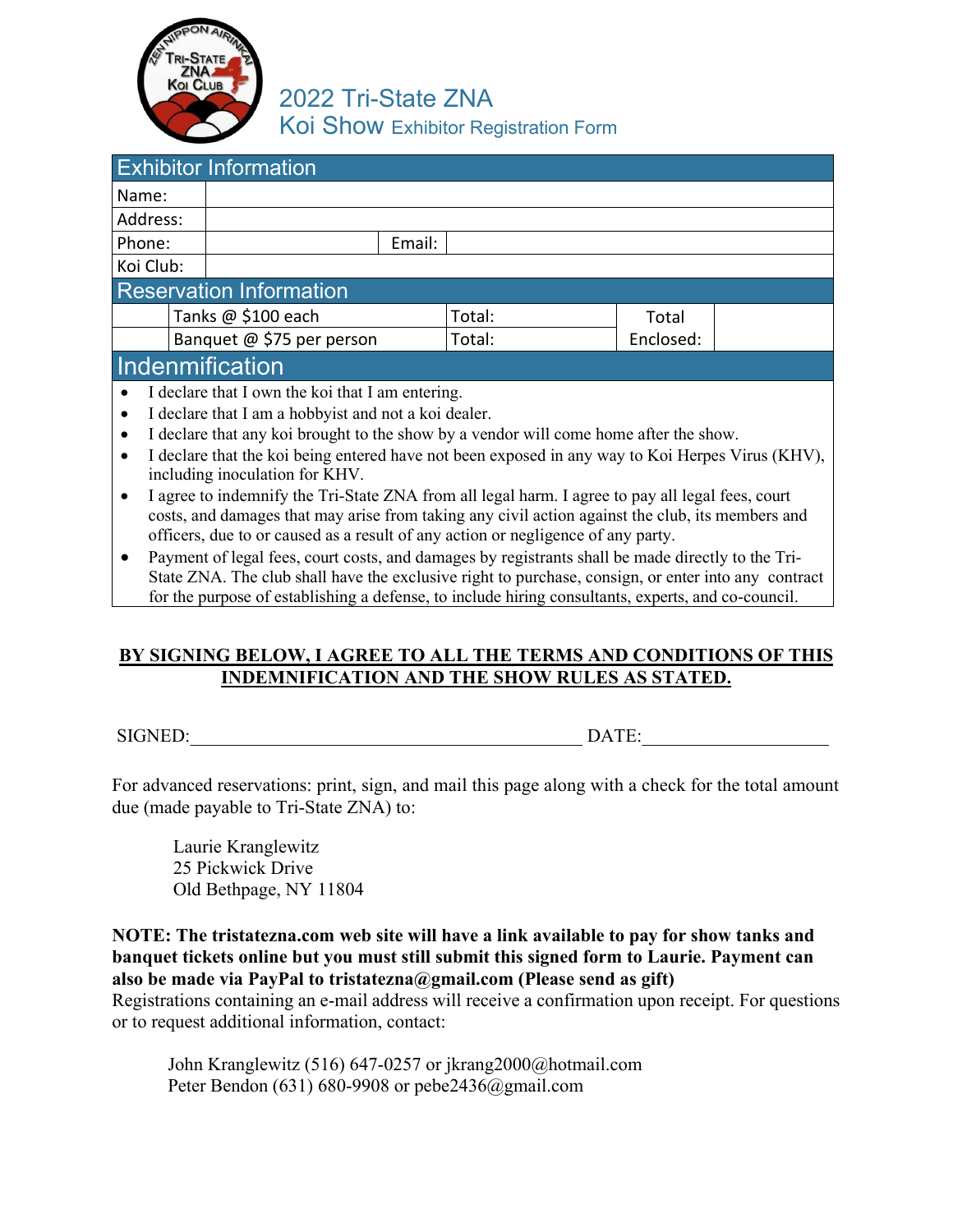

Tri-State ZNA Koi Show Categories and Size Definitions

1. Koi will be benched into the following categories:

| Code           | Group | Category          | <b>Notes</b>                                    |
|----------------|-------|-------------------|-------------------------------------------------|
| $\mathbf{1}$   | A     | Kohaku            |                                                 |
| $\overline{2}$ | A     | Sanke             |                                                 |
| 3              | A     | Showa             |                                                 |
| 4              | A     | Utsurimono        | All non-metallic Utsuri (shiro, hi, ki)         |
| 5              | A     | Ginrin A          | All Ginrin versions of 1-4 above                |
| 6              | B     | <b>Bekko</b>      | Includes shiro, hi, and ki Bekko                |
| $\overline{7}$ | B     | Asagi             | Includes hi and ki Asagi                        |
| 8              | B     | Shusui            | Includes hi and ki Shusui                       |
| 9              | B     | Goromo            | Ai, Sumi, Budo, Goromo Sanke and Showa          |
| 10             | B     | Kawarimono        | Non-metallics including Ochiba, Kumunryu        |
| 11             | B     | Goshiki           | Includes Goshiki Showa and Sanke, etc           |
| 12             | B     | Ginrin B          | All Ginrin versions of 6-11 above               |
| 13             | B     | Hikari Moyomono   | Metallics with patterns and Kikokuryu           |
| 14             | B     | Hikari Utsurimono | Metallics with Utsuri patterns                  |
| 15             | B     | Mujimono          | Single-color non-metallic incl Ginrin & Matsuba |
| 16             | B     | Hikari Mujimono   | Single-color metallic incl Ginrin & Matsuba     |
| 17             | B     | Tancho            | All tancho including Ginrin and non-gosanke     |
| 18             |       | Longfin           | All longfin                                     |

2. Sizes – There will be eight size classes as follows:

| Size $1 = 10.0$ cm to 19.9 cm $(7.8n)$   | Size $5 = 50.0$ cm to 59.9 cm (23.6")    |
|------------------------------------------|------------------------------------------|
| Size $2 = 20.0$ cm to 29.9 cm $(11.8'')$ | Size $6 = 60.0$ cm to 69.9 cm (27.5")    |
| Size $3 = 30$ cm to 39.9 cm $(15.7'')$   | Size $7 = 70.0$ cm to 79.9 cm $(31.4'')$ |
| Size $4 = 40$ cm to 49.9 cm $(19.6'')$   | Size $8 = 80.0$ cm and above $(31.5"+)$  |

**NOTE: Koi under 10.0 cm will not be judged**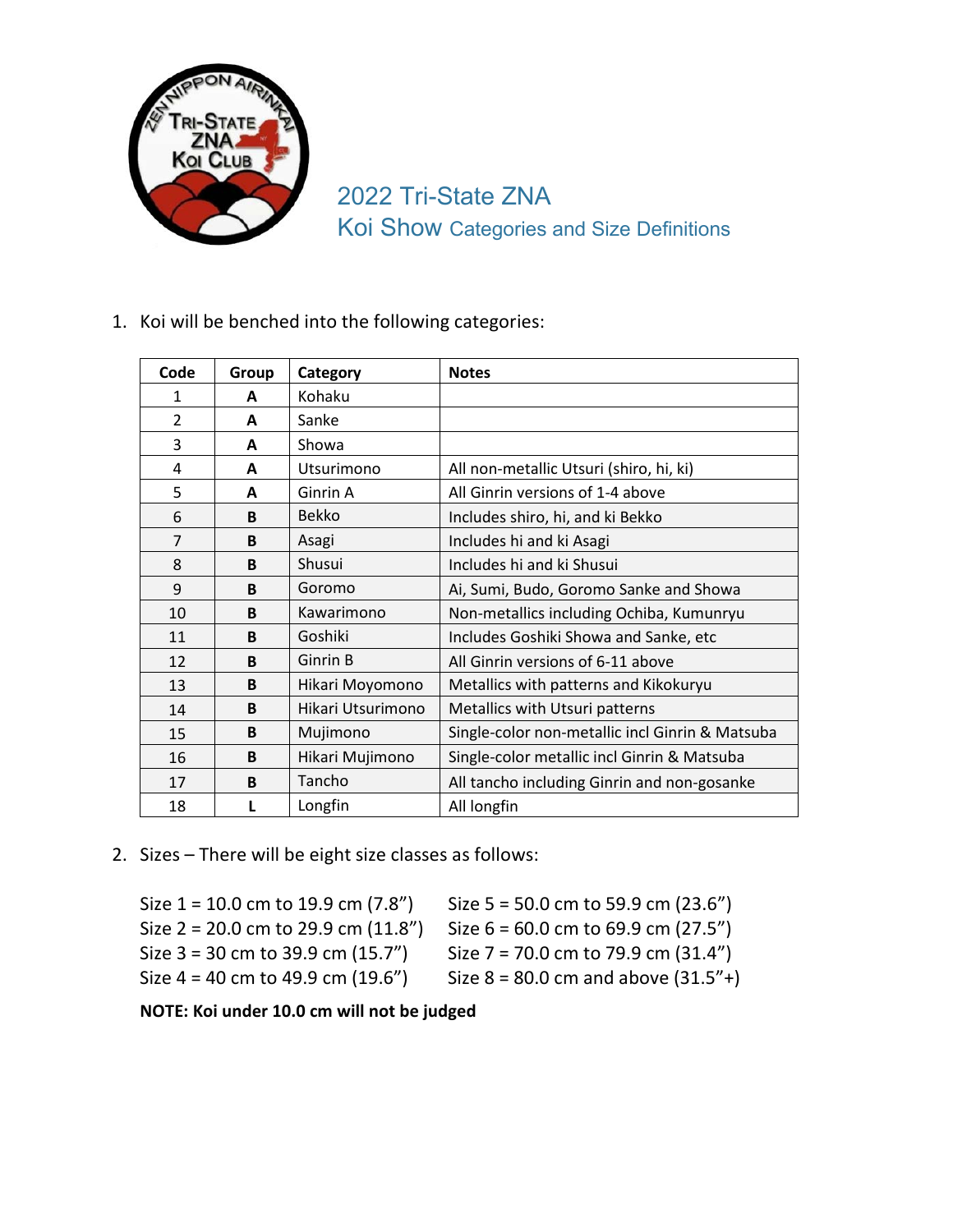- 3. This show has **NO Doitsu category**. Doitsu koi are benched according to the category of their scaled counterparts, e.g. doitsu showa benched as showa
- 4. **Long Fin** will be judged only in the Long Fin category and are NOT eligible for any other awards including Novice
- 5. Entrants will be eligible for the following Major Awards, ranked in order of priority:

Grand Champion (Group A only) Grand Champion B Reserve Champion A Reserve Champion B Mature Champion A (Sizes 7-8) Mature Champion B (Sizes 7-8) Jumbo Champion (Size 8 from Group A or B) Adult Champion A (Sizes 5-6) Adult Champion B (Sizes 5-6) Young Champion A (Sizes 3-4) Young Champion B (Sizes 3-4) Baby Champion A (Sizes 1-2) Baby Champion B (Sizes 1-2)

- 6. The Mature Champion awards are considered higher awards than the Jumbo Champion award
- 7. **Best in Size** awards: Koi in Groups A and B that do not win a Major award above will be eligible for Best in Size awards (one award for each size)
- 8. The Judges Award will be the best Tategoi from any size category or group
- 9. The Most Unique Award will be awarded from any size category or group
- 10. The Novice Award will only be eligible to owners who have not competed in a koi show previously
- 11. Please notify the show chairman for any Friendship Awards to be given at our show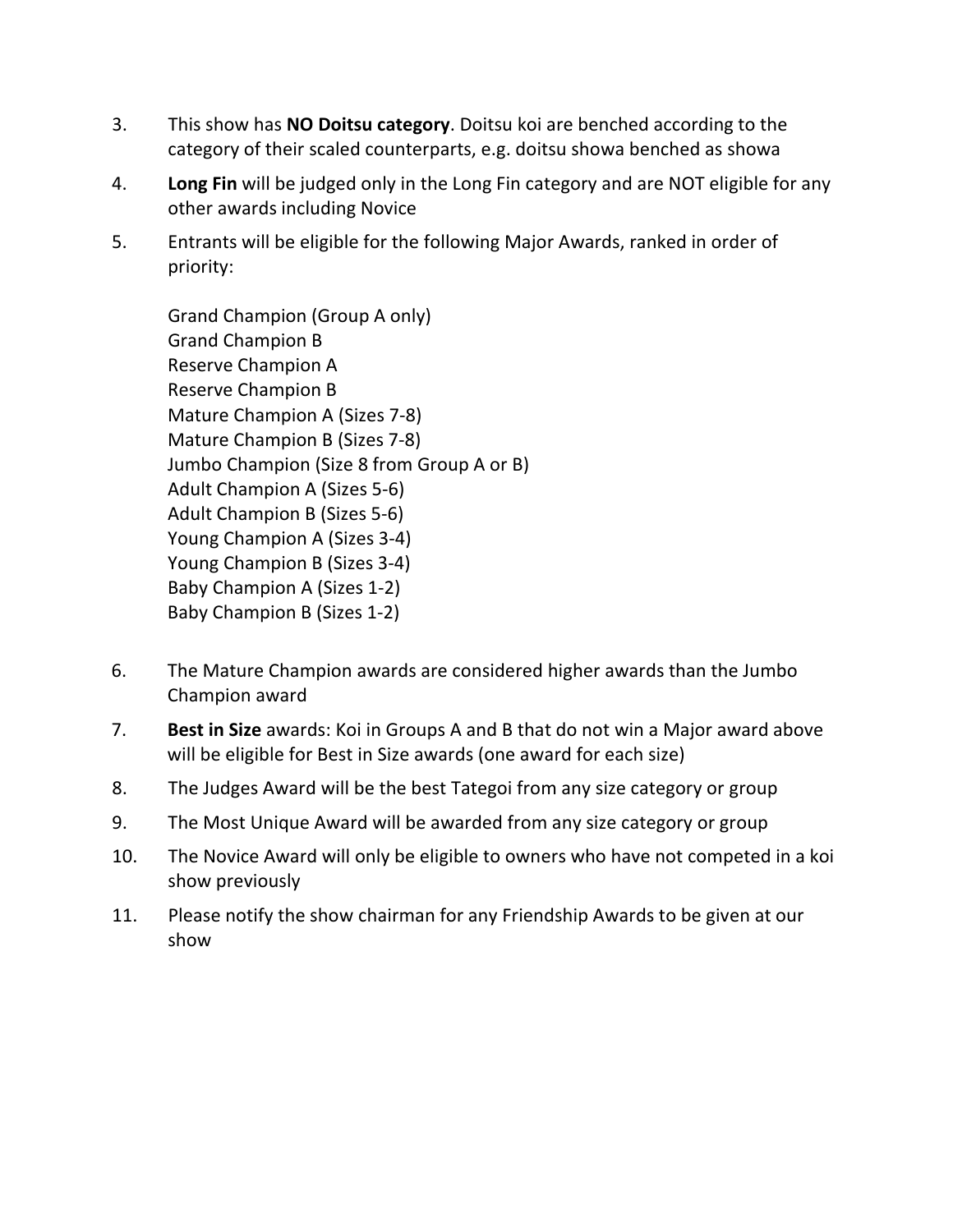

## 2022 Tri-State ZNA Koi Show Show Rules

- 1. This is a hobbyist only show. All fish must be owned by and accompanied by the registered entrant. Entries are open to all hobbyist members and hobbyist nonmembers of Tri-State ZNA.
- 2. There will be no limit on the number of entries per person.
- 3. Entry fees for koi will be \$100 for a show tank.
- 4. The entrant of the fish must be present at the tank during benching (measuring and classification). The decision on how koi are benched is made by the benching team and show chair rather than the hobbyist.
- 5. Tri-State ZNA will take a color digital photo of each koi for benching and judging purposes. The exhibitor agrees that photos of major champions can be entered into the ZNA America Virtual National show.
- 6. Each person should bring their own nets and tubs for handling their fish.
- 7. Fish can be registered on the Friday of the show from 10:00 am to 6:00 pm.
- 8. Fish purchased from a show vendor at the show may be entered no later than 9:00 am on Saturday. Fish purchased from a vendor at the show may NOT be added to a hobbyist tank containing other koi.
- 9. Each entry must be registered with the registration committee by 9:30 am on Saturday.
- 10. All entries will be checked for injuries, parasites, and diseases. If found to be severely ill or injured, the fish will not be allowed to enter the show. Transport damage will not prevent entry into the show.
- 11. Koi that have been exposed in any way to the koi herpes virus (KHV) are not eligible for this show and should NOT be transported to the show site. Tri-State ZNA will enforce this rule to the best of its ability but must ultimately rely on the honesty and integrity of all exhibitors.
- 12. The judges shall not view the tanks until the show chairman has removed the list of owners and indicates that the tanks are ready to be judged. At no time shall the name of the entrant be visible until after judging has been completed.
- 13. No one other than the judges, club president, and show committee shall be in the display area while the fish are being judged. Observers and entrants are to refrain from communications with the judges during judging. Video or audio recording of the judging is not permitted.